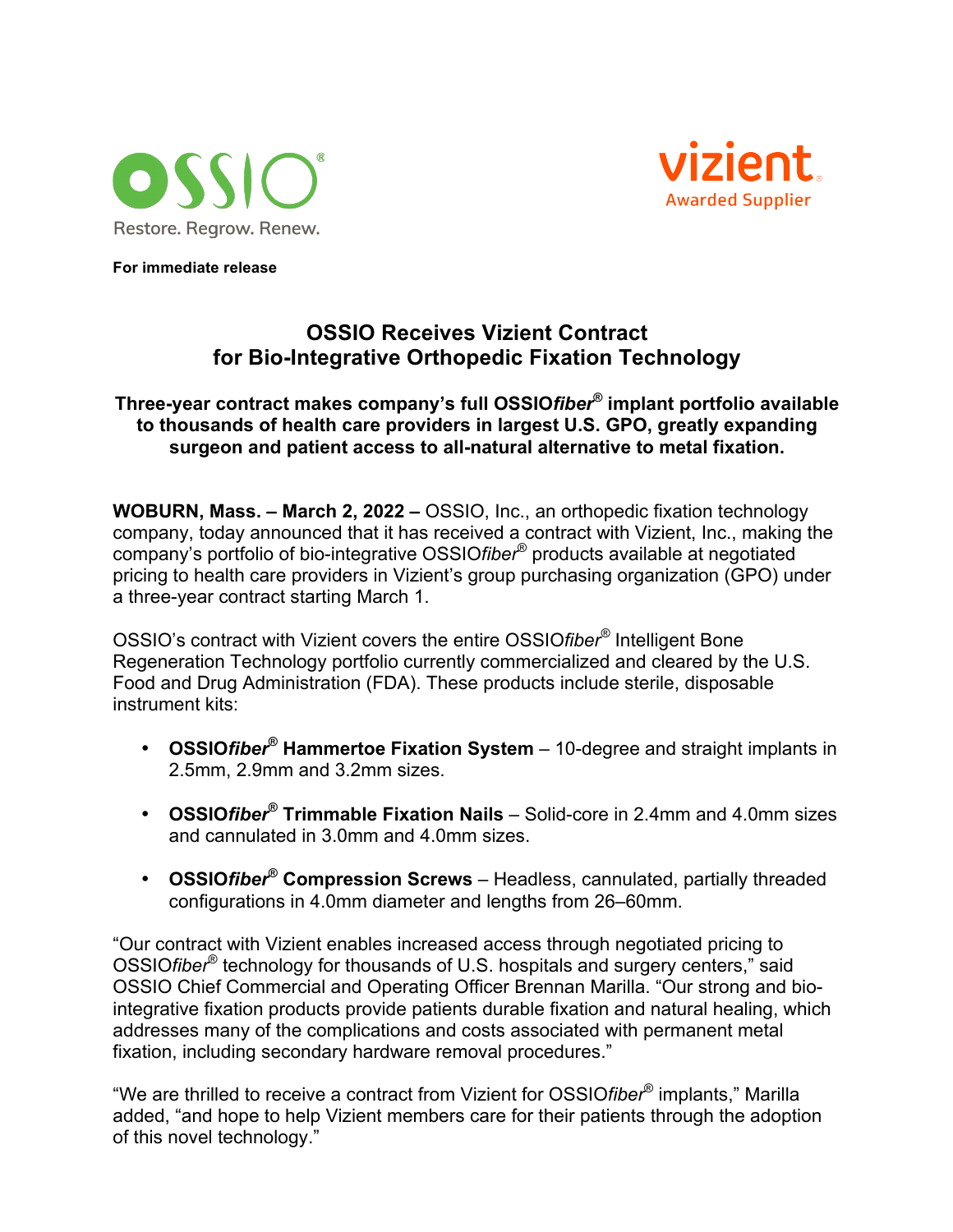OSSIO*fiber®* Intelligent Bone Regeneration Technology is a breakthrough in fixation material that provides the first credible solution to the shortcomings of permanent metal hardware, conventional resorbable and allograft implants, and combines unparalleled mechanical strength and natural bone healing in a non-permanent implant. Made from a proprietary natural mineral fiber matrix, its bio-integrative material properties provide surgeons with a more biologically friendly way to restore patient stability and mobility while leaving nothing permanent behind.

Beginning March 1, OSSIO*fiber*® products are available to all members of Vizient at contracted pricing. Vizient is the largest member-driven health care performance improvement company in the country with a diverse membership and customer base including academic medical centers, pediatric facilities, community hospitals, integrated health delivery networks and non-acute health care providers.

OSSIO*fiber*® Intelligent Bone Regeneration Technology can address many surgical applications through the manufacturing of endless implant designs, including nails, screws, staples, anchors and plates. The company intends to pursue multiple applications in the distal extremity, trauma, sports, reconstruction, pediatrics and spine segments. For more information on OSSIO*fiber*® please visit www.ossio.io.

## **About OSSIO***fiber***® Intelligent Bone Regeneration Technology**

Designed for rapid bone in-growth, regeneration and replacement, OSSIO*fiber*® Intelligent Bone Regeneration Technology is a first-of-its-kind implant material stronger than cortical bone that leaves nothing permanent behind. OSSIO*fiber*® is engineered to provide the strength required for functional fixation and allows for full integration into the native anatomy without adverse biological response. OSSIO*fiber*® implants utilize existing reimbursement and surgical techniques. The OSSIO*fiber*® Hammertoe Fixation System and the OSSIO*fiber*® Bone Pin Family (which includes the OSSIO*fiber*® Trimmable Fixation Nail System) are also cleared for use in the United States for maintenance of alignment and fixation of bone fractures, osteotomies, arthrodesis and bone grafts in the presence of appropriate additional immobilization. OSSIO*fiber*® Compression Screws are cleared for use for maintenance of alignment and fixation of bone fractures, comminuted fractures, fragments, osteotomies, arthrodesis, and bone grafts, of the upper extremity, fibula, knee, ankle and foot in the presence of appropriate brace and/or immobilization.

## **About OSSIO**

OSSIO is an orthopedic fixation company committed to transforming the orthopedic experience for patients, physicians and payors. Founded in 2014, its vision is to provide the first credible replacement to metal implants in the multibillion-dollar global orthopedic fixation market with its OSSIO*fiber*® Intelligent Bone Regeneration Technology. OSSIO's development headquarters is located in Caesarea, Israel, and its commercial headquarters is in Woburn, Mass. (USA). For more information on the company, visit www.ossio.io.